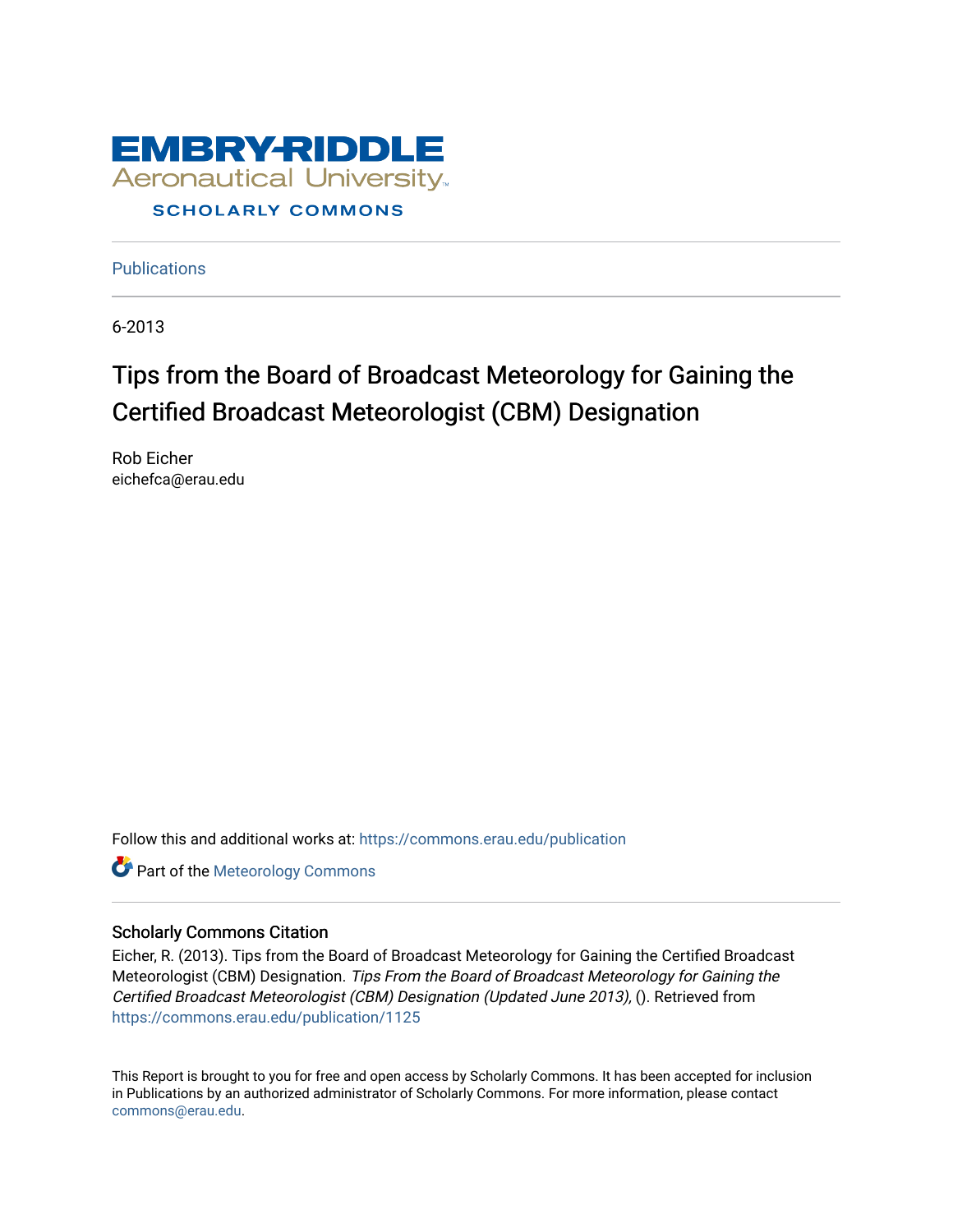## **Tips from the Board of Broadcast Meteorology for Gaining the Certified Broadcast Meteorologist (CBM) Designation (Updated June 2013)**

#### **Overview**

These notes are intended to maximize the likelihood that you will pass the AMS CBM evaluation on your first attempt. Typically half of first-time applicants pass the evaluation.

There is no minimum on-air experience necessary to apply for the AMS CBM, but weathercasters do improve with experience. It is generally advisable to have 1-2 years of onair experience before applying, although less experience is no guarantee that you will fail, nor is more experience a guarantee that you will pass. A friend who has already earned the AMS CBM can provide guidance as to when you are ready to apply. A positive informal review by a friend with the AMS CBM will not guarantee a passing grade by the Broadcast Board members who review your weathercasts officially, but it is useful nonetheless.

Since you select the weathercasts that are submitted, the Board will assume that these represent your best work. Therefore, make sure they are! If you are marginal in a particular category, the benefit of doubt will go against you, because the Board will assume that weathercasts from other days are no better.

TV meteorologists often work under various restrictions and requirements imposed by those in authority at their stations. Please mention all of these restrictions in your cover letter so that the panel can take into consideration when evaluating your work. For instance, if you cannot show a time stamp on your radar loop, or you are forbidden from showing the almanac within your weathercast. By letting the panel know of these restrictions it will give them a better sense of why certain elements were or were not within your weathercasts.

All actively employed meteorologists MUST submit on-air weathercasts. "Off-air" weathercasts will only be accepted from applicants not currently employed. In this case, to better simulate the "on-air experience," a single take with no post-production is required, and it must be recorded with current rather than archived data. If preparing simulated weathercasts, please make them 3-4 minutes for each day and aim them at a general audience, not the AMS Broadcast Board. Present the kind of weathercasts you wish you could air for the general public if you operated under no restrictions other than time. When submitting off-air weathercasts for evaluation, include the specific reasons why the option is being used (e.g. employment status.). Failing to do so will adversely affect your application.

As you watch current CBM holders to determine what is necessary to earn a CBM, you should not assume that everything they do is ideal because they themselves may be working under some restrictions or requirements that they wish they could change.

There is no minimum or maximum duration for the weathercasts you submit. Nonetheless, it is often difficult to

include adequate explanations if you have less than roughly two and a half minutes per weathercast, and reviewers prefer to see no more than 5 minutes for each day. Whether your weathercasts are short or long, time must be managed carefully. Those whose weathercasts are short in time, but frequent in number (morning shows, cable news, etc.), may wish to include several consecutive segments, that approximate a single "full weathercast" when combined, for each day. Anyone exercising this option must clearly state such, in the enclosed cover letter sent to the members of the review panel.

Submissions should include any "tosses" at the beginning and end of each weathercast and should exclude commercials. Before sending your submissions, make sure that the audio and video are recorded properly. Label the submissions with your name, station, and dates of the weathercasts. Online submissions are suggested; you will be instructed on how to upload your weathercasts when you formally apply. Applicants are responsible for the technical quality of their submissions.

The remainder of this essay looks at the various evaluation categories for the AMS CBM review and explains what is sought in each. Certainly, it would be desirable if a checklist could be developed for scoring weathercasts that was so explicit that applicants could know even before submitting their weathercasts whether they had passed. Unfortunately, that is impossible because of the many differences that exist from applicant to applicant, such as the length of weathercasts, restrictions and requirements at stations, available graphics, and the variation in weather from area to area, season to season, and day to day that affects how the weather is presented. That is why the American Meteorological Society relies on the collective judgment of a group of reviewers, each with considerable experience in weathercasting. The American Meteorological Society's Board of Broadcast Meteorologists prizes individuality and creativity and firmly believes that there are many ways of doing good weathercasts.

#### **Graphical Content**

This category will be used to evaluate the visual presentation and clarity in creating the proper storyline to the local weather. Information for weathercasts should be chosen carefully, since information overload is as bad as too little information. The goal is a logical, interrelated progression leading from the recent past to the forecast. If time is a problem, rank order your graphics from most to least important, and spend less time on or completely omit the least important graphics. Sometimes you can use overlays to combine graphics, such as overlaying radar or surface map features on top of a satellite image.